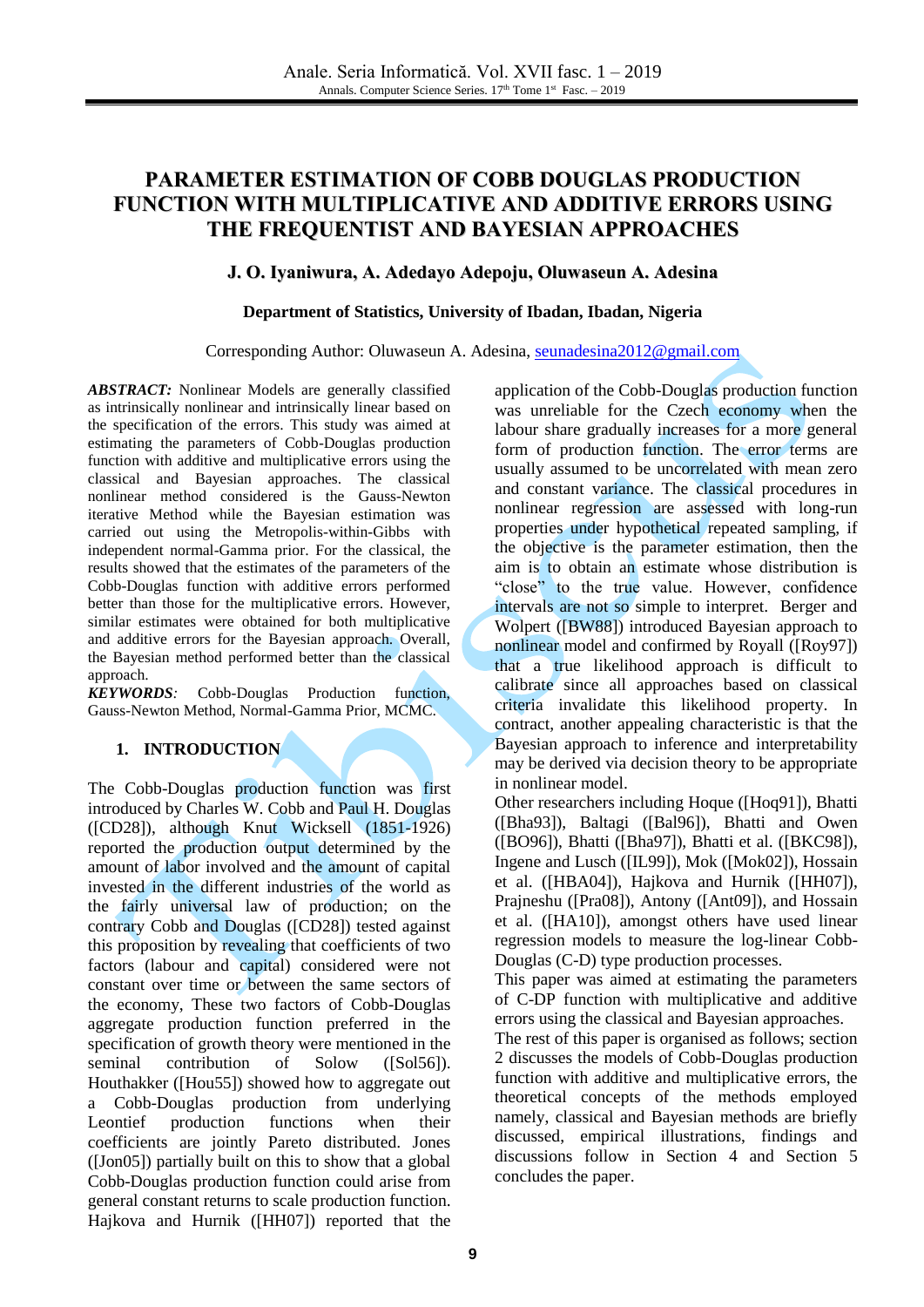# **2. MODEL**

Consider  $y_i$  as a set of outputs of a production process,  $i = 1, 2, ..., N, X_1, X_2$  are two factors of production, capital and labour input respectively.  $\beta_0$  is constant,  $\beta_1$  and  $\beta_2$  are the outputs of elasticity of capital and labour, coefficients of these factors, where  $u_i$  is the error terms (multiplicative error and additive error). Cobb Douglas Model in the choice of error is as follows:

Cobb-Douglas Regression Model with Multiplicative Error (C-DME) term is given as,

$$
y_i = \beta_0 X_1^{\beta_1} X_2^{\beta_2} e^{u_i} \tag{1}
$$

Equation (1) is nearly always treated as a linear relationship by making a logarithmic transformation, which yields:

$$
Y^* = \beta^*_{0} + \beta_1 X^*_{1} + \beta_2 X^*_{2} + u_i \tag{2}
$$

Where  $\beta^*$ <sub>0</sub>, is transformed intercept  $Y^*$ ,  $X^*$ <sub>1</sub>,  $X^*$ <sub>2</sub> are the transformed variables in eqn (1)

Cobb-Douglas Regression Model with Additive Error (C-DAE) term.

$$
y_i = \beta_0 X_1^{\beta_1} X_2^{\beta_2} + u_i \tag{3}
$$

In the case of equation (3), the minimization of,  $\sum_{i=1} u_i^2$  is no longer a simple linear estimation problem. To estimate the production function, we need to know different types of non-linear estimation. In non-linear model it is not possible to give a closed form expression for the estimates as a function of the sample values, i.e., the likelihood function or sum of squares cannot be transformed so that the normal equations are linear. The idea of using estimates that minimize the sum squared errors is a data-analytic idea, not a statistical idea; it does not depend on the statistical properties of the observations (see [Chr01]). In most situation nonlinear estimation problem can be solved by minimizing the error sum square estimation method using any of the optimization method (see [GQ978]). Gauss-Newton method is one of the methods which is used to estimate the parameters of model (3) ([HM15]).

By factoring out  $\beta_0 X_1^{\beta_1} X_2^{\beta_2}$  and take the natural log of equation (3), gives

$$
Y^{**} = \beta^{**}{}_{0} + \beta_1 X^{**}{}_{1} + \beta_2 X^{**}{}_{2} + u^{*} \tag{4}
$$

where  $\beta^{**}$  $_0$  is transformed intercept,  $Y^{**}$ ,  $X^{**}$ <sub>1</sub> and  $X^{**}$ <sub>2</sub> are also the transformed variables in equation (3).

# **3. METHODOLOGY**

#### **3.1. Gauss Newton Method**

The Gauss Newton Method is one of the classical ways of estimating the parameters of nonlinear models, therefore, the procedures stated below are the universal steps of estimating any form of nonlinear model either intrinsically nonlinear or intrinsically linear.

Suppose, we want to estimate a nonlinear model of the form

$$
y_i = f(X_i, \beta) + u_i
$$
  $i = 1, 2, ..., N$  (5)

Where;  $y_i$  is response variable,  $f(X_i, \beta)$  is the nonlinear form comprising of the explanatory variable and the coefficient of the model, and, the error component with mean 0 and variance  $\sigma^2, u_i \sim N(0, \sigma^2)$ 

The matrix form of the model in equation (4) can be expressed as;

$$
Y = \begin{bmatrix} y_1 \\ y_2 \\ \vdots \\ y_N \end{bmatrix}, X = \begin{bmatrix} X_{11} & X_{21} & X_{31} \\ X_{12} & X_{22} & X_{23} \\ \vdots & \vdots & \vdots \\ X_{1N} & X_{2N} & X_{3N} \end{bmatrix}, \beta = \begin{bmatrix} \beta_0 \\ \beta_1 \\ \beta_2 \end{bmatrix}, \text{ and}
$$

$$
U = \begin{bmatrix} u_1 \\ \vdots \\ u_N \end{bmatrix}
$$

The Gauss Newton method begins by expanding  $f(X_i, \beta) = f_i(\beta)$  using Taylor's series up to the first derivative around a set of initial values,  $\beta_j^{0i} = (\beta_0^{0})$ ,  $\beta_1^0$ ,  $\beta_2^0$ ) and representing the required parameters appropriately. Set  $\lambda_j = \beta_j - \beta_j^0$ ,  $Y_i^0 = f_i^0 =$  $f(x_i, \lambda_j^0)$ , and set initial values  $\lambda_j^0 = \beta_0^0$ ,  $\beta_1^{\ 0}$ ,  $\beta_2^{\ 0}$ .

Using the OLS method, we obtain the OLS estimates by

$$
\hat{\lambda} = (Z^{0'} Z^{0})^{-1} Z^{0'}(D),
$$

Where; D = Y -  $f^0$ , since,  $\lambda^0_j = \beta^1_j - \beta^0_j$ , the revised estimate of  $\beta_j$  is  $\beta^1$  $\int$ 

Hence,  $\beta^1$  $j = \hat{\lambda}_j + \beta_j^{0}$ , the process is repeated to obtained desired estimates as a general rule.

#### **3.2. Bayesian Approach**

The Markov Chain Monte Carlo technique (MCMC) is employed by Metropolis-Hasting algorithm.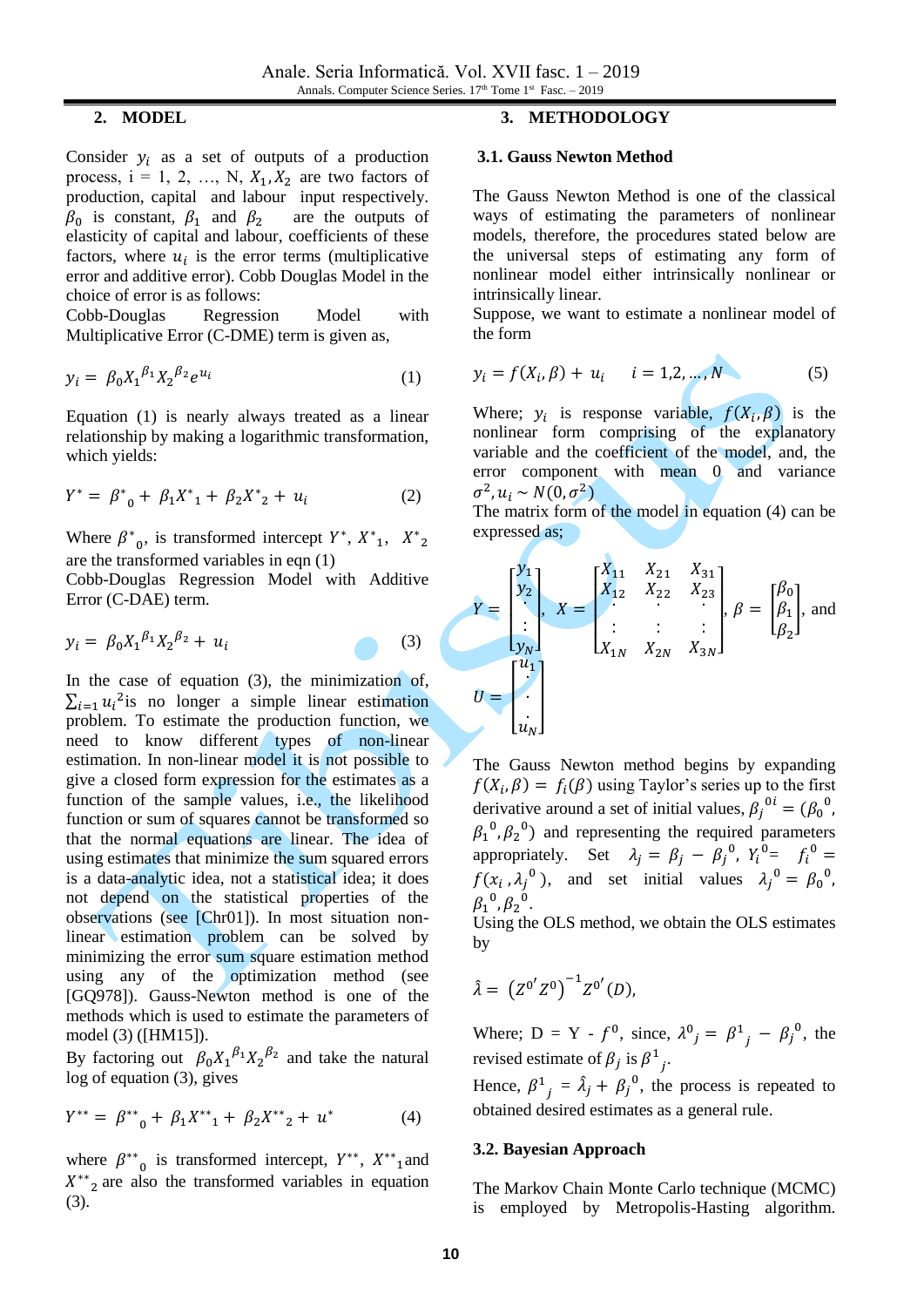Procedures for analyzing the "Cobb-Douglas with Multiplicative and additive error term are the same.

#### **3.3. The Likelihood Function and Prior (C-DME)**

The log normal regression mean  $(X^*\beta^*)$  with error precision ( $h = \frac{1}{\sigma^2}$  $\frac{1}{\sigma^2}$ ), random variable ln(y) as the data information using the multivariate Normal density, the log likelihood can be given as:

$$
P(y^*|\beta, h) = \frac{h^{\frac{N}{2}}}{(2\pi)^{\frac{N}{2}}} \exp\left[-\frac{h}{2}(y^* - X^*\beta)'(y^* - X^*\beta)\right]
$$
\n(6)

The previous information about a study before seeing the data denoted by independent prior  $P(\beta, h)$ . Given  $P(\beta, h) = P(\beta)$ .  $P(h)$  with  $P(\beta)$ being Normal and  $P(h)$  being Gamma

$$
P(\beta) = \frac{1}{(2\pi)^{\frac{N}{2}}} \left| \underline{V} \right|^{\frac{1}{2}} exp\left[ -\frac{1}{2} \left( \beta - \underline{\beta} \right)' \underline{V}^{-1} (\beta - \underline{\beta}) \right]
$$

$$
- \underline{\beta})
$$

and

$$
P(h) = C^{-1} a h^{\frac{v-2}{2}} \exp(\frac{-h v}{2 \underline{s}^{-2}})
$$

Where,  $C_G$  is the integrating constant for Gamma, It is deduced that:  $E[\beta|y^*] = \beta$  is the prior mean of  $\beta$ and  $Var(\beta|h) = V$  is the prior covariance matrix of  $\beta$  with the mean of h as  $s^{-2}$  and  $\upsilon$  degree of freedom.

#### **3.4. The Posterior (C-DME)**

The posterior is proportional to the prior and the likelihood, which is also the information obtained after seeing the data and some mathematical techniques being applied, usually denoted

$$
P(\beta, h|y) = \frac{h^{\frac{N}{2}}}{(2\pi)^{\frac{N}{2}}} \exp\left[-\frac{h}{2}(y^* - X^*\beta)'(y^* - X^*\beta)\right] x \frac{1}{(2\pi)^{\frac{N}{2}}} \frac{|V|^{\frac{1}{2}} \exp\left[-\frac{1}{2}(\beta - \underline{\beta})' \underline{V}^{-1}(\beta - \underline{\beta})\right] x C^{-1} h^{\frac{v-2}{2}} \exp(\frac{-hy}{2\underline{s}^{-2}})
$$

$$
P(\beta, h|y) \propto
$$
  
\n
$$
exp\left[-\frac{1}{2}\left\{h(y^* - X^*\beta)'(y^* - X^*\beta)\right\}\right]
$$
  
\n
$$
+ \left[\left(\beta - \underline{\beta}\right)' \underline{V}^{-1}(\beta - \underline{\beta})\right] x h^{\frac{N+\underline{v}-2}{2}} exp(\frac{-h\underline{v}}{2\underline{s}^{-2}}) \quad (7)
$$

this joint posterior density for  $\beta$  and h does not take any well-known distributional form; so it cannot be solved analytically but only through a posterior simulation method.

By ignoring the terms that do not involve  $\beta$  in equation (7) we obtain,

$$
P(\beta|y^*,h) \propto exp\left[-\frac{1}{2}\left\{ \left(\beta - \bar{\beta}\right)^{t}\bar{V}^{-1}(\beta - \bar{\beta})\right\}\right] \tag{8}
$$

Which implies that  $\beta | y^*, h \sim N(\bar{\beta}, \bar{V})$  a Multivariate Normal density,

where, 
$$
\overline{V} = (\underline{V}^{-1} + hX^*X^*)^{-1}
$$
 and  $\overline{\beta} = \overline{V(hX^*'Y^* + \underline{V}^{-1}\beta)}$ 

Similarly, by treating equation (7) as a function of h ignoring terms that do not involve h we can obtain

$$
P(h|y^*,\beta) \propto h^{\frac{N+\underline{v}-2}{2}} \exp\left[-\frac{h}{2}\left\{(y^* - X^*\beta)'(y^* - X^*\beta) + \underline{v}\underline{s}^2\right\}\right]
$$
\n(9)

This also implies that  $h|y^*, \beta \sim G(\bar{s}^{-2}, \bar{v})$ , a Gamma density,

where,  $\overline{v} = N + v$  and  $s^{-2} =$  $(y^* - X^* \beta)' (y^* - X^* \beta) + \underline{v s^2}$ 

The formulae of equation (8) and (9) look familiar to those of the conjugate normal-gamma priors now but it does not relate directly to the posterior of interest, since

$$
P(\beta, h|y^*) \neq P(\beta|y^*, h) \times P(h|y^*, \beta).
$$

Therefore, the conditional posteriors in equation (8) and (9) do not directly tells everything about the posterior,  $P(\beta, h|y^*)$ . Nevertheless, there is a posterior simulator called the Metropolis- Within-Gibbs which makes use of the conditional posteriors like (8) and (9) to produce random draws  $\beta^{(s)}$  and  $h^{(s)}$  for  $s = 1, 2, ..., S$  which can be averaged to produce estimates of the posterior properties just as the Monte Carlo integration.

# **3.5. The Likelihood Function and Prior (C-DAE)**

$$
P(y^{**}|\beta, h) = \frac{h^{\frac{N}{2}}}{(2\pi)^{\frac{N}{2}}} \exp\left[-\frac{h}{2}(y^{**} - X^{**}\beta)'(y^{**} - X^{**}\beta)\right]
$$
(10)

The information at hand about a particular study before seeing the data, denoted by the independent prior by  $P(\beta, h)$ 

$$
P(\beta) = \frac{1}{(2\pi)^{\frac{N}{2}}} \left| \underline{V} \right|^{\frac{1}{2}} exp\left[ -\frac{1}{2} \left( \beta - \underline{\beta} \right)' \underline{V}^{-1} (\beta - \underline{\beta}) \right]
$$

$$
- \underline{\beta})
$$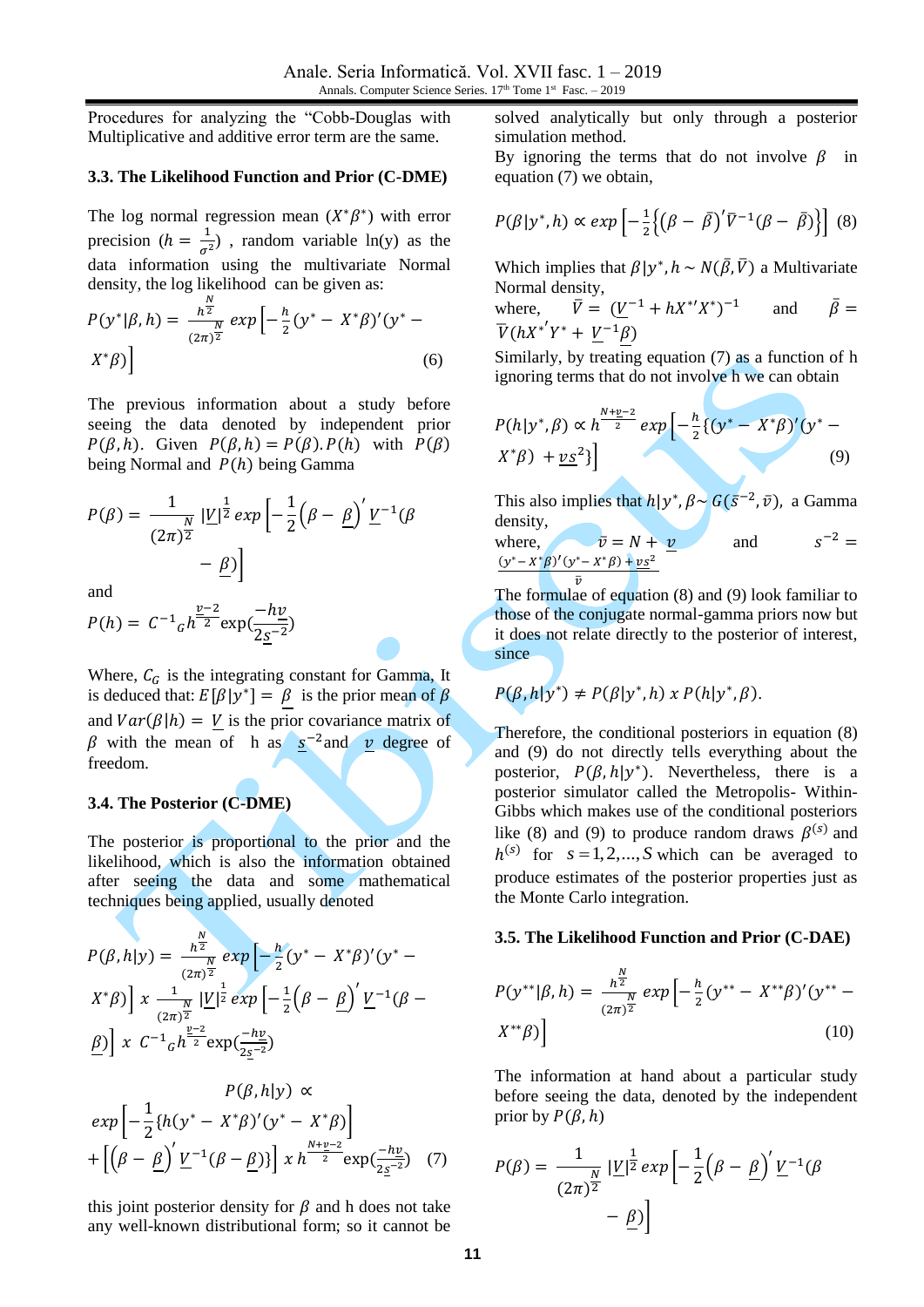and

$$
P(h) = C^{-1} {}_{G}h^{\frac{v-2}{2}} \exp(\frac{-h\underline{v}}{2\underline{s}^{-2}})
$$
  
\n
$$
P(\beta, h | y^{**}) \propto \exp\left[-\frac{1}{2} \{h(y^{**} - X^{**}\beta)'(y^{**} - X^{**}\beta)'(y^{**} - X^{**}\beta)\right] + (\beta - \underline{\beta})' \frac{V^{-1}}{2} (\beta - \underline{\beta})\} \frac{1}{x} h^{\frac{N+\underline{v}-2}{2}} \exp(\frac{-h\underline{v}}{2\underline{s}^{-2}})
$$

**3.6. Posterior (C-DAE)**

$$
P(\beta, h|y^{**}) = \frac{h^{\frac{N}{2}}}{(2\pi)^{\frac{N}{2}}} \exp\left[-\frac{h}{2}(y^{**} - X^{**}\beta)'(y^{**} - X^{**}\beta)\right]x \frac{1}{(2\pi)^{\frac{N}{2}}} \frac{|V|^{\frac{1}{2}}}{(2\pi)^{\frac{N}{2}}} \exp\left[-\frac{1}{2}\left(\beta - \underline{\beta}\right)' \underline{V}^{-1}(\beta - \underline{\beta})\right]x C^{-1}c h^{\frac{v-2}{2}} \exp(\frac{-h\nu}{2s^{-2}})
$$
(11)

By ignoring the terms that do not involve  $\beta$  we obtain,

$$
P(\beta|y^{**},h) \propto exp\left[-\frac{1}{2}\left\{ \left(\beta - \bar{\beta}\right)^{'}\bar{V}^{-1}(\beta - \bar{\beta})\right\}\right]
$$
\n(12)

Which implies that <sup>\*\*</sup>,  $h \sim N(\bar{\beta}, \bar{V})$  a Multivariate Normal density, where,  $\overline{V} = (\underline{V}^{-1} + hX^{**}X^{**})^{-1}$ and  $\overline{V}(hX^{**'}Y^{**} + \underline{V}^{-1}\beta)$ 

Similarly, by treating equation (11) as a function of h ignoring terms that do not involve h we can obtain

$$
P(h|y^{**}, \beta) \propto h^{\frac{N+\underline{v}-2}{2}} \exp\left[-\frac{h}{2}\{(y^{**}+x^{**}\beta)'(y^{**}-x^{**}\beta) + \underline{v}s^2\}\right]
$$
\n(13)

This also implies \*\*,  $\beta \sim G(\bar{s}^{-2}, \bar{\nu})$ , a Gamma density,

where, 
$$
\bar{v} = N + \underline{v}
$$
 and  
\n
$$
s^{-2} = \frac{(y^{**} - X^{**}\beta)'(y^{**} - X^{**}\beta) + \underline{v}s^2}{\bar{v}}
$$

The formulae of equation (12) and (13) look familiar to those of the conjugate normal-gamma priors now but it does not relate directly to the posterior of interest, since

$$
P(\beta, h|y^{**}) \neq P(\beta|y^{**}, h) \times P(h|y^{**}, \beta).
$$

Therefore, the conditional posteriors in equation (12) and (13) do not directly tells everything about the posterior,  $P(\beta, h|y^{**})$  .Nevertheless, there is a posterior simulator called the Metropolis- Within-Gibbs which makes use of the conditional posteriors like (12) and (13) to produce random draws  $\beta^{(s)}$  and  $h^{(s)}$  for  $s = 1, 2, ..., S$  which can be averaged to produce estimates of the posterior properties just as the Monte Carlo integration.

## **4. EMPIRICAL ILLUSTRATIONS**

The data used for analysis under this study were simulated using Monte Carlo simulation technique. The explanatory variables is drawn independently from a uniform [0,1] distribution,  $X_{ij} \sim U[0,1]$ ,  $i =$  $0,1,2$  and  $j = 1,2,...,N$ . Values fixed for the regression coefficients  $\beta_i$ ,  $i = 0,1,2$  i.e  $\beta_0 =$  $15, \beta_1 = 0.85, \beta_2 = 0.15$ . The error component drawn from a standard normal distribution,  $\varepsilon_i \sim N[0,1]$ , incorporated into non- linear Cobb-Douglas model to obtain the response variable (data of interest) using four (4) different sample sizes N=30, N=50, N=100, N=150 setting up a 10,000 iterations and a burning of 1000 to attain convergence of the posterior estimates.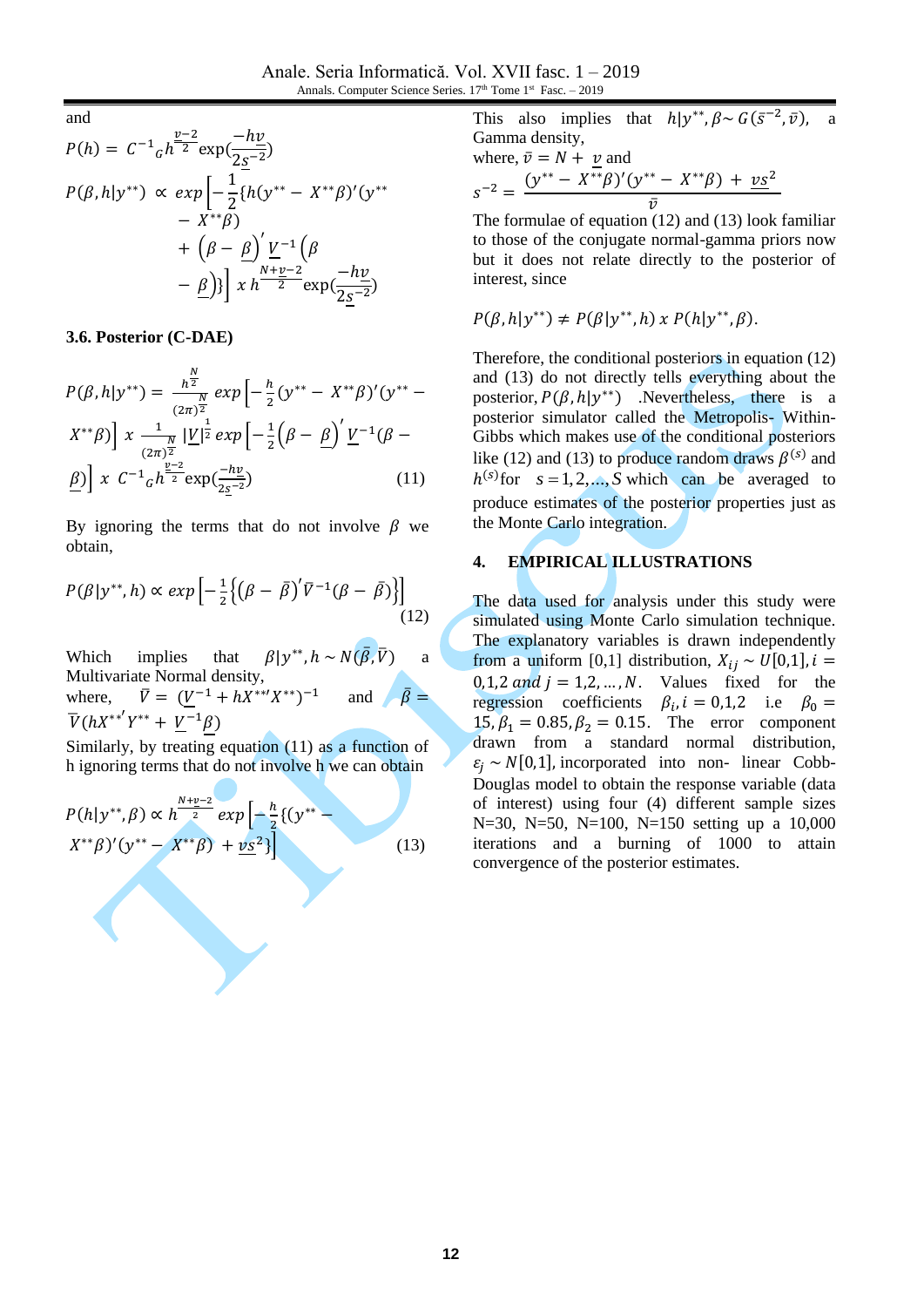Anale. Seria Informatică. Vol. XVII fasc. 1 – 2019 Annals. Computer Science Series. 17<sup>th</sup> Tome 1<sup>st</sup> Fasc. – 2019

| Table 1: The Additive and Multiplicative Error Based Cobb-Douglas Production Functions |            |                             |                  |            |                            |                  |            |
|----------------------------------------------------------------------------------------|------------|-----------------------------|------------------|------------|----------------------------|------------------|------------|
|                                                                                        |            | <b>ADDITIVE-ERROR-BASED</b> |                  |            | MULTIPLICATIVE-ERROR-BASED |                  |            |
|                                                                                        | Prior (SD) | <b>GNM</b>                  | <b>Posterior</b> | <b>NSE</b> | <b>GNM</b>                 | <b>Posterior</b> | <b>NSE</b> |
|                                                                                        |            | (S.E)                       | (S.D)            |            | (S.E)                      | (S.D)            |            |
| $N=50$                                                                                 |            |                             |                  |            |                            |                  |            |
| $\beta_0$                                                                              | 0.001      | 15.445690                   | 15.815700        | 0.000622   | 10.879500                  | 10.882991        | 0.000595   |
| (15)                                                                                   | (500.40)   | (0.446410)                  | (0.058995)       |            | (0.221240)                 | (0.056498)       |            |
| $\beta_1$                                                                              | 0.005      | 0.845610                    | 0.934454         | 0.000372   | 0.829240                   | 0.829921         | 0.000317   |
| (0.85)                                                                                 | (90.7)     | (0.046720)                  | (0.035239)       |            | (0.119940)                 | (0.030103)       |            |
| $\beta_2$                                                                              | 0.01       | 0.186740                    | 0.160182         | 0.000477   | 0.18113                    | 0.180948         | 0.000247   |
| (0.15)                                                                                 | (449.097)  | (0.026600)                  | (0.045231)       |            | (0.091720)                 | (0.023506)       |            |
| $N=100$                                                                                |            |                             |                  |            |                            |                  |            |
| $\beta_0$                                                                              | 0.001      | 14.749440                   | 15.69809         | 0.000445   | 12.723619                  | 12.726243        | 0.000426   |
| (15)                                                                                   | (500.40)   | (0.289740)                  | (0.042246)       |            | (0.170030)                 | (0.040442)       |            |
| $\beta_1$                                                                              | 0.005      | 0.832800                    | 1.027199         | 0.000294   | 0.791700                   | 0.792139         | 0.000267   |
| (0.85)                                                                                 | (90.7)     | (0.030560)                  | (0.027920)       |            | (0.108620)                 | (0.025392)       |            |
| $\beta_2$                                                                              | 0.01       | 0.128510                    | 0.243364         | 0.000301   | 0.174650                   | 0.174478         | 0.000213   |
| (0.15)                                                                                 | (449.097)  | (0.015610)                  | (0.028505)       |            | (0.084730)                 | (0.020215)       |            |
| $N = 250$                                                                              |            |                             |                  |            |                            |                  |            |
| $\beta_0$                                                                              | 0.001      | 15.038910                   | 15.67601         | 0.000291   | 13.243674                  | 13.245939        | 0.000269   |
| (15)                                                                                   | (500.40)   | (0.221834)                  | (0.027615)       |            | (0.107760)                 | (0.025597)       |            |
| $\beta_1$                                                                              | 0.005      | 0.841602                    | 0.837894         | 0.000195   | 0.806600                   | 0.806481         | 0.000173   |
| (0.85)                                                                                 | (90.7)     | (0.020145)                  | (0.018495)       |            | (0.068750)                 | (0.016405)       |            |
| $\beta_2$                                                                              | 0.01       | 0.159087                    | 0.159936         | 0.000155   | 0.157030                   | 0.157264         | 0.000152   |
| (0.15)                                                                                 | (449.097)  | (0.009644)                  | (0.014683)       |            | (0.062110)                 | (0.014474)       |            |
| $N = 500$                                                                              |            |                             |                  |            |                            |                  |            |
| $\beta_0$                                                                              | 0.001      | 14.976400                   | 13.573850        | 0.000197   | 15.170155                  | 15.17211         | 0.000186   |
| (15)                                                                                   | (500.40)   | (0.137190)                  | (0.018704)       |            | (0.084730)                 | (0.017879)       |            |
| $\beta_1$                                                                              | 0.005      | 0.841800                    | 0.759519         | 0.000120   | 0.845710                   | 0.845861         | 0.000114   |
| (0.85)                                                                                 | (90.7)     | (0.014130)                  | (0.011394)       |            | (0.04892)                  | (0.010812)       |            |
| $\beta_2$                                                                              | 0.01       | 0.148060                    | 0.132379         | 0.000117   | 0.176550                   | 0.176499         | 0.000103   |
| (0.15)                                                                                 | (449.097)  | (0.007060)                  | (0.011079)       |            | (0.049910)                 | (0.009809)       |            |

# **5. FINDINGS AND DISCUSSIONS**

Table shows the estimates obtained using the Cobb-Douglas production function with additive error and multiplicative error term. The priors used are 0.001 (500.40), 0.005 (90.7), 0.01 (449.097) under the various sample sizes of study with the standard errors (SD) in bracket, a metropolis Hasting Within Gibbs algorithm was used with the Normal-Gamma prior to obtain the posterior estimates as recorded above using the additive and multiplicative error models. The result shows that the multiplicative error model behaves better than the additive error model.

Furthermore, the nuisance parameter  $\beta_0$  shows a fluctuated and unsteady behaviour by producing values that are close to the true values for additive error model using the Gauss-Newton method while the estimates are far from the true values as sample size increased for the multiplicative error model. The estimates obtained by the Bayesian method are also closer to the true parameter values for the additive model than for the multiplicative model. In

general, the parameter estimates from additive model are better than those produced by the multiplicative model for both classical and Bayesian approaches.

Lastly, the standard error of the GNM and the Numerical Standard Error of the posterior decrease consistently as sample size increases, however, the standard errors of the Bayesian approach are generally better than those of the classical approach.

# **6. CONCLUSION**

This paper has been able to achieve the objectives by checking which model is more appropriate between the Cobb-Douglas production function with additive error term and the Cobb-Douglas production function with multiplicative error term, the error model in the additive behaved better than the multiplicative error model. Parameters estimated for the two scenarios of Cobb-Douglas production function (i.e. multiplicative error and additive error term) using the Bayesian approach and Frequentist approach, the results made it obvious that the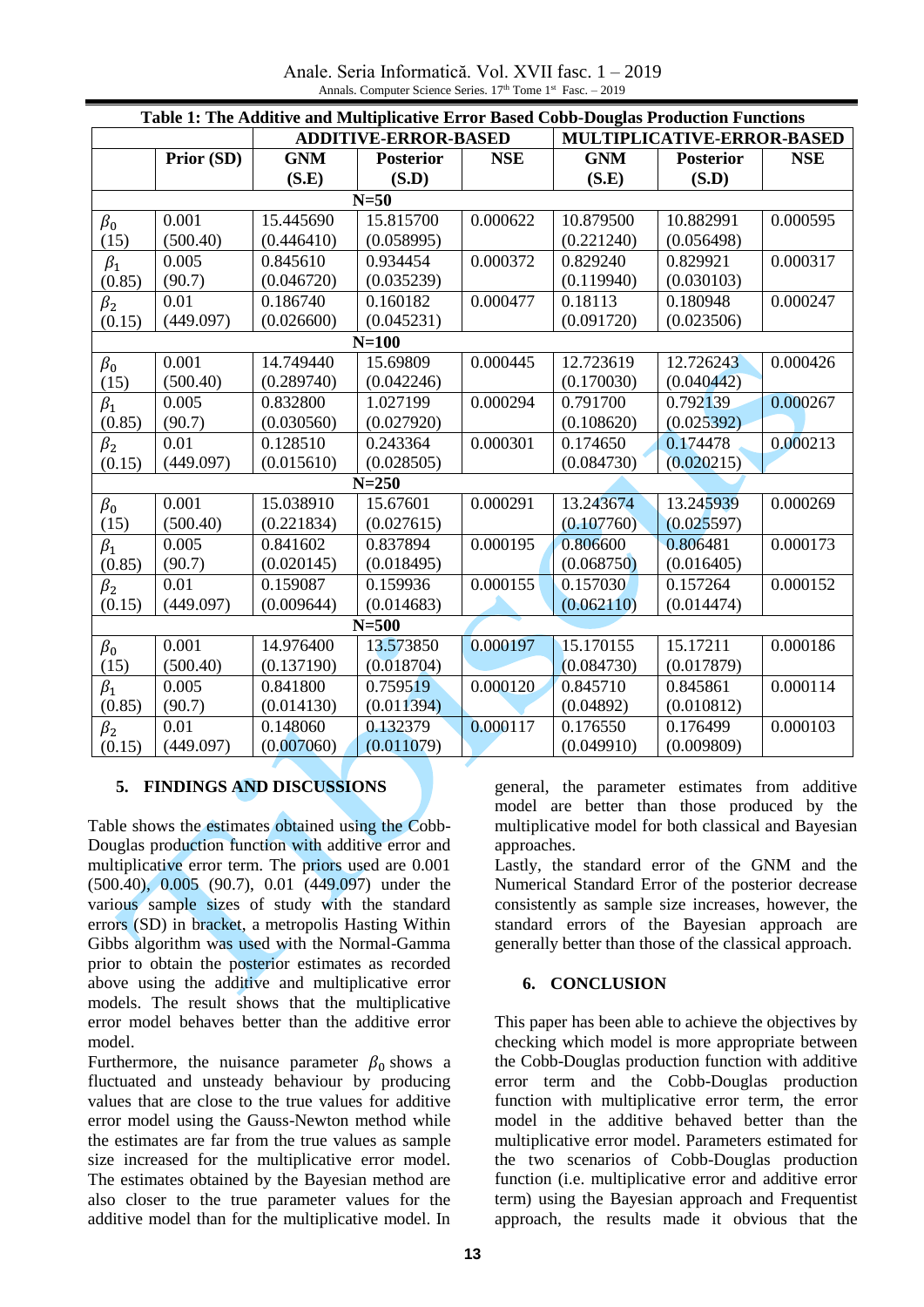Bayesian approached is preferred in using the Cobb-Douglas production function based on the minimal numerical standard errors produced in between the two approaches under investigation. The level of efficiency in the Bayesian estimation as sample size increases is shown as the numerical standard errors decreased with increase in sample sizes.

# **REFERENCES**

- [Ant09] **Antony J.** *A dual elasticity of substitution production function with an application to cross-country inequality*. Economics Letters, 102, 10-12, 2009.
- [Bal96] **Baltagi B. H.** *Econometrics Analysis of Panel Data*, John Wiley, New York, NY, 1996.
- [Bha93] **Bhatti M. I.** *Efficient estimation of random coefficient models based on survey data*. Journal of Quantitative Economics, 9(1), 99-110, 1993.
- [Bha97] **Bhatti M. I.** *A UMP invariant test for testing block effects: an example*. Far East Journal of Theoretical Statistics, 1(1), 39-50, 1997.
- [BO96] **Bhatti M. I., Owen D.** *An econometrics analysis of agricultural performance in Sichuan, China*. Asian Profile, 26(6), 443-57, 1996.
- [BW88] **Berger J. O., Wolpert R. L.**  *The Likelihood Principle: A Review, Generalizations, and Statistical Implications*. Hayward Institute of Mathematical Statistics, 1998.
- [BKC98] **Bhatti M. I., Khan I. H., Czerkawski C.** - *Agricultural productivity in Shanghai region of China: an econometric analysis*. Journal of Economic Sciences, 1(2), 1-12, 1998.
- [Chr01] **Christensen R.** *Advance Linear Modelling*, 2nd ed., Springer, New York, 2001.
- [CD28] **Cobb C. W., Douglas P. H.** *A Theory of Production*, American Economic Review pp. 139 – 165, 1928.
- [GQ73] **Goldfield S. M., Quandt R. E.** *Nonlinear Methods of Econometrics*,

North-Holland publication Company, Amsterdam, New York, 1973.

- [Hoq91] **Hoque I.** *An application and test of random coefficient model in Bangladesh agriculture*. Journal of Applied Econometrics, 6, 77-9, 1991.
- [Hou55] **Houthakker H. S.** *The Pareto Distribution and the Cobb-Douglas Production Function in Activity Analysis*, Review of Economic Studies, 23, 27-31, 1955.
- [HA10] **Hossain Z., Al-Amri K. S.** *Use of Cobb-Douglas production model on some selected manufacturing industries in Oman*. Education, Business and Society: Contemporary Middle Eastern Issues, 3(2), 78–85, 2010. doi:10.1108/17537981011047925
- [HH07] **Hájková D., Hurník J.** *Cobb-Douglas Production Function: The Case of a Converging Economy*. Czech Journal of Economics and Finance 57, 465-476, 2007.
- [HM15] **Hossain M., Majumder A. K.** *On Measurement of Efficiency of Cobb-Douglas Production Function with Additive and Multiplicative Errors*. Stat., Optim. Inf. Comput., Vol. 3, pp 96–104, 2015.
- [HBA04] **Hossain Z., Bhatti I., Ali Z.** *An econometric analysis of some major manufacturing industries: A case study*. Managerial Auditing Journal, 19(6), 790 – 795, 2004. doi:10.1108/02686900410543895
- [IL99] **Ingene C. A., Lusch R. F.** *Estimation of a department store production function.* International Journal of Physical, Distribution & Logistics Management, 29, 453-64, 1999.
- [Jon05] **Jones C. I.** *The Shape of Production Functions and the Direction of Technical Change*, Quarterly Journal of Economics, 120, 517-549, 2005.
- [Koo03] **Koop G.** *Bayesian Econometrics*. John Wiley & Sons Ltd., UK, 2003.